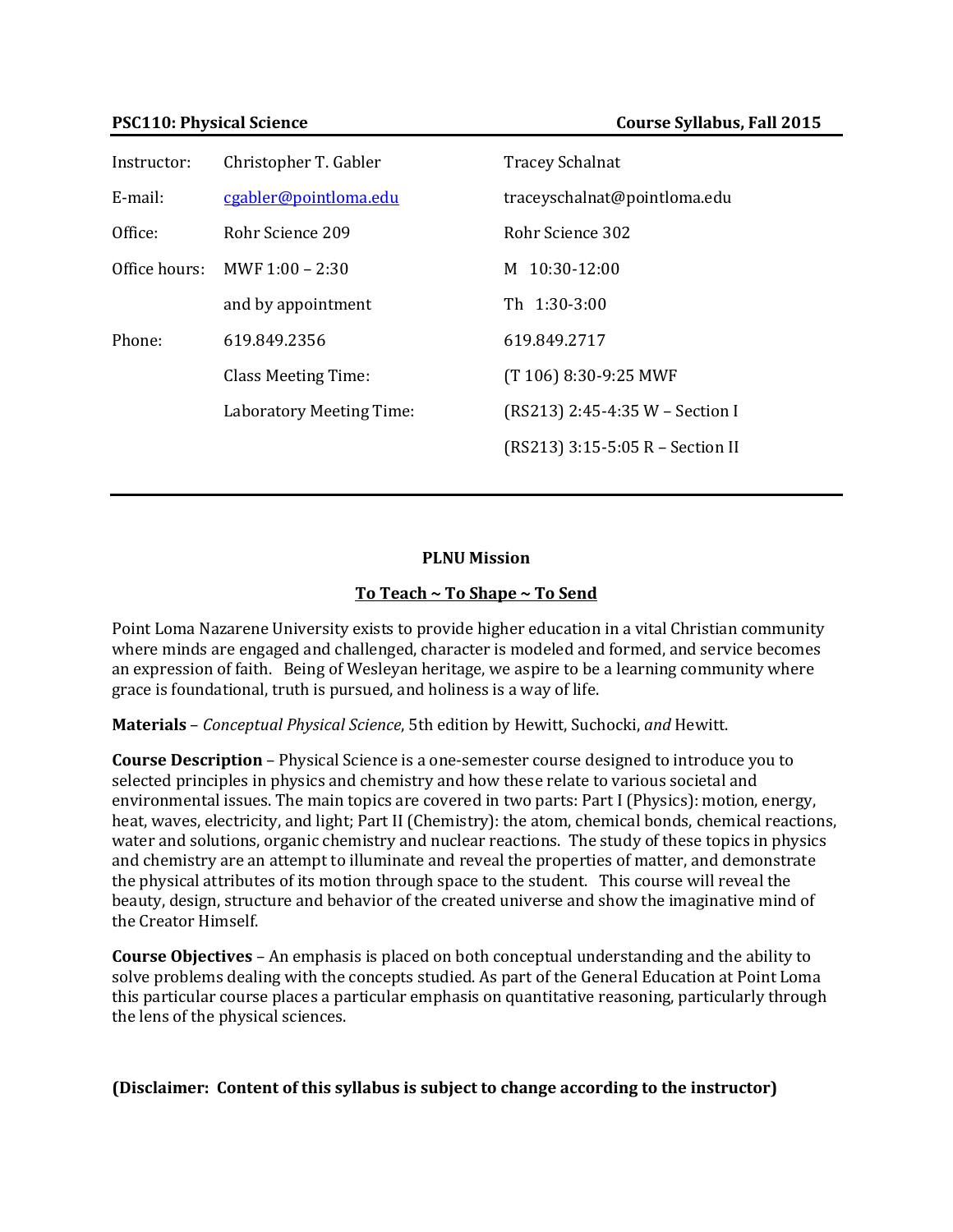# **Course Objectives (continued):** Specifically students should be able to:

1. Explain everyday observations of the natural world in terms of chemistry and physics.

2. Translate the description of problems into the equations required to solve them using relevant physical principles.

3. Find solutions to problems once appropriate equations or techniques are identified.

4. Create and interpret graphical representations of quantities (motion graphs, standing waves, etc.)

5. Gather and interpret data in a lab setting

**Class Meetings** – Learning physics and chemistry requires active learning and participation during class and lab. In preparation for each class meeting there is a reading assignment. To maximize your learning and participation during our meetings it is very important that you have read this material before class.

**Lab** – You will participate in a lab designed to give you hands-on experience with the concepts covered in the class meetings. Lab will also provide an opportunity for you to use instruments common to the physical sciences, perform measurements, and analyze data using the scientific method. Labs will be completed in small groups, with each member of the team completing his or her own worksheet. Labs comprise 20% of your final grade. You must pass the lab portion of the class to pass the course.

**Homework –** Homework is worth 20% of your final grade.

*Submission:* Written homework solutions should be worked neatly in clear logical steps. (Solutions and explanations should be clear enough that one of your peers could easily follow what you did if they had not worked the problem before.)

*Collaboration*: We expect and encourage collaboration between you and your peers while working on your homework, but your work should be your own original solutions. Allow adequate time to work and think about problems by yourself first before you work together with your peers or ask questions of me. When you sit down to write up a problem, you should not use notes copied from someone else. The guideline is that you should have no trouble explaining or repeating work that you turn in.

*Late Submission:* Up to one late assignment per quad will be accepted late with a 10% reduction in grade for every day it is late. This begins with a 10% reduction for an assignment turned in later in the day after this homework has been collected at the beginning of class.

**Exams –** Examinations will be given in class, which count toward 40% of your final grade, two during each section. The final exam is comprehensive and counts for 15% of your grade. Exams will be closed book. Partial credit will be given for correct reasoning at any step of the problem, but only if it is communicated clearly enough for me to understand. For problems that call for a solution or explanation, no credit will be given for an answer alone; the method or reasoning must also be shown.

# **(Disclaimer: Content of this syllabus is subject to change according to the instructor)**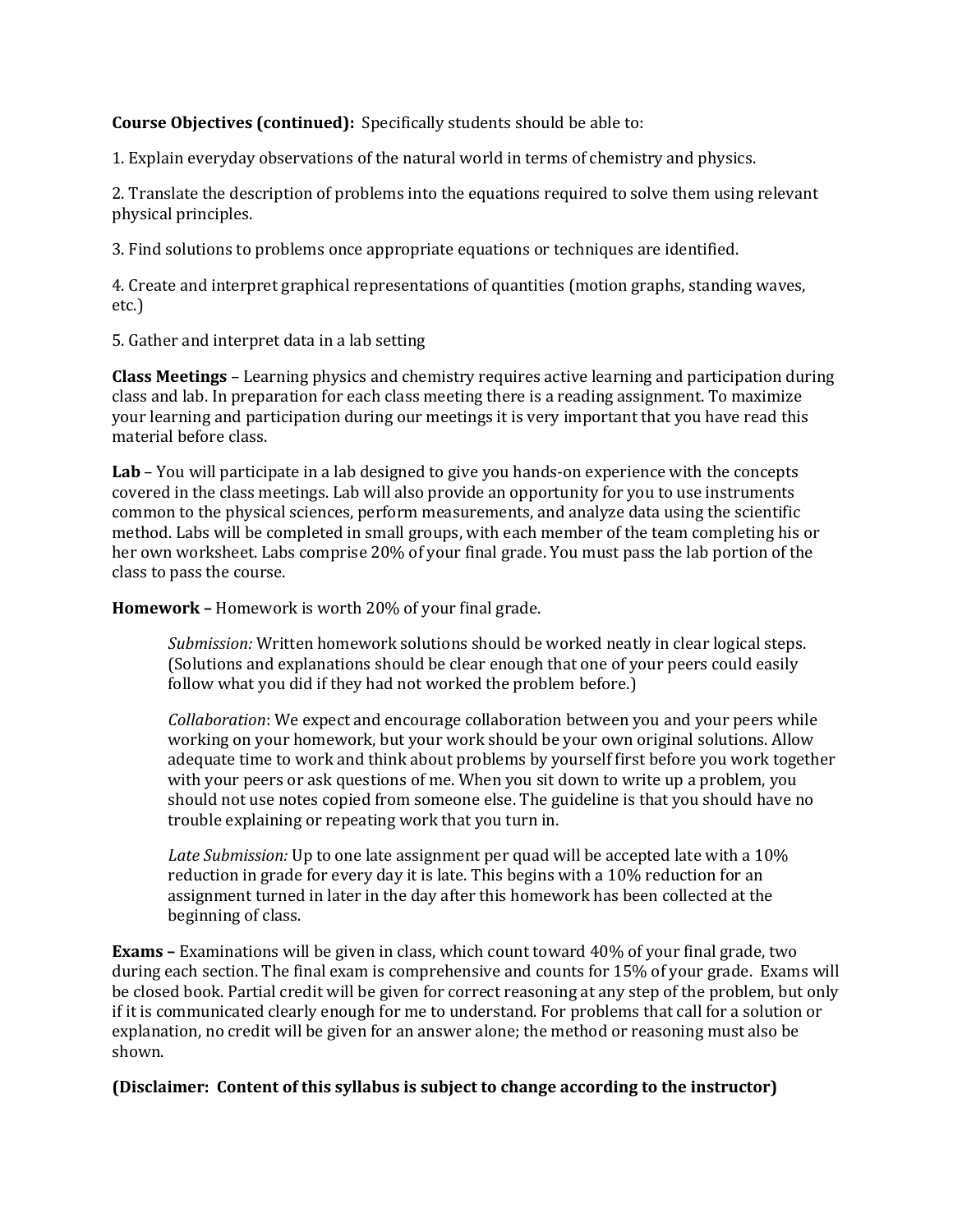# **Exams (continued)**

**Final Grades –** The grade you earn in this course is roughly based on the following scale: 100%- 88% A, 88%-85.5% A-, 85.5%-83% B+, 83%-78% B, 78%-75.5% B-, 75.5%-73% C+, 73%-68% C, 68%-65.5% C-, 65.5%-63% D+, 63%-58% D, 58%-55.5% D-.

The points you receive during the course are weighted accordingly: in-class quizzes: 5%, labs: 20%, homework: 20%, exams (4): 40%, final exam: 15%.

**Academic Integrity –** Students should demonstrate academic honesty by doing original work and by giving appropriate credit to the ideas of others. As stated in the university catalog, "Academic dishonesty is the act of presenting information, ideas, and/or concepts as one's own when in reality they are the results of another person's creativity and effort. Such acts include plagiarism, copying of class assignments, and copying or other fraudulent behavior on examinations." All students are expected to uphold the highest standards of honesty and integrity in their academic work. Cheating or plagiarism may result at a minimum in failure on the assignment and may result in an automatic failure in this course.

**Academic Accommodations –**While all students are expected to meet the minimum academic standards for completion of this course, students with disabilities may require academic accommodations. To request academic accommodations, you will need to file documentation with the Disability Resource Center (DRC), located in the Bond Academic Center. Once documentation is filed, the DRC will contact your instructors and provide written recommendations for reasonable and appropriate accommodation to meet your needs. If you have questions or would like to discuss those or any learning problems, please feel free to contact me. See Academic Policies for full text.

In compliance with federal law, neither PLNU student ID nor social security number should be used in publicly posted grades or returned sets of assignments without student written permission. This class will meet the federal requirements by (Note: each faculty member should choose one strategy to use: distributing all grades and papers individually; requesting and filing written student permission; or assigning each student a unique class ID number not identifiable on the alphabetic roster.). Also in compliance with FERPA, you will be the only person given information about your progress in this class unless you have designated others to receive it in the "Information Release" section of the student portal. See Policy Statements in the (undergrad/ graduate as appropriate) academic catalog.

## **FINAL EXAMINATION POLICY**

Successful completion of this class requires taking the final examination **on its scheduled day**. The final examination schedule is posted on the Class Schedules site. No requests for early examinations or alternative days will be approved.

## **COPYRIGHT POLICY**

Point Loma Nazarene University, as a non-profit educational institution, is entitled by law to use materials protected by the US Copyright Act for classroom education. Any use of those materials outside the class may violate the law.

## **(Disclaimer: Content of this syllabus is subject to change according to the instructor)**